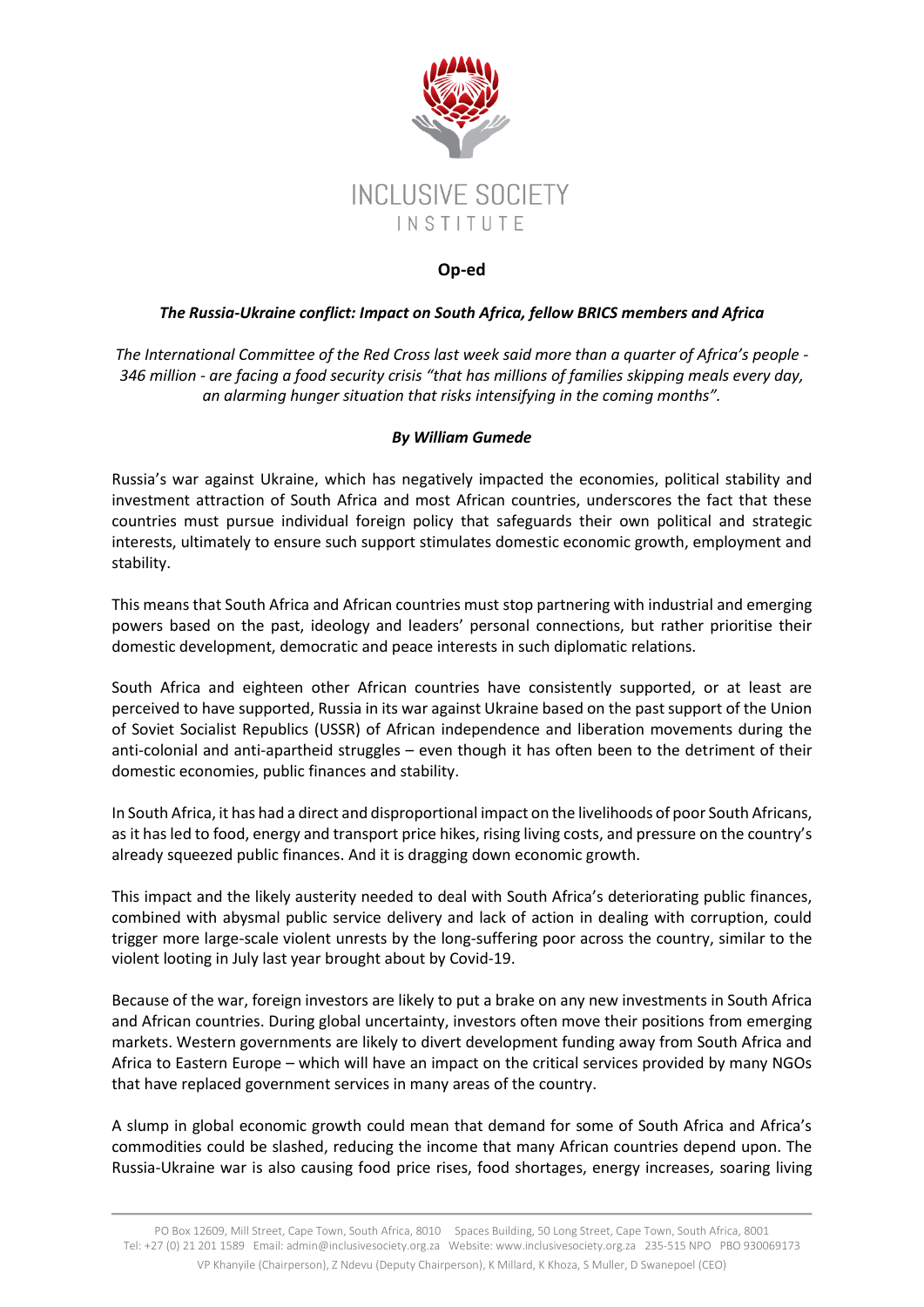costs and revenue losses for many African countries. Even if the war stops soon, the destruction of Ukraine – one of the breadbaskets of the world – and the continued Western economic sanctions against Russia – the world's third-largest oil producer, the largest gas exporter and the sixth-largest producer of coal – will only further this plight.

Hard-line religious organisations, populist and separatist groups could take advantage of increased political instability in African countries, caused by a protracted Russia-Ukraine war. Combined with a food crisis and diminished development funding, this could lead to a new wave of mass popular uprisings, coups and terrorist insurgencies across the continent, as well as migrations away from local conflicts. African countries may also see devastating food riots – hunger makes people less tolerant of autocratic, incompetent and unresponsive governments.

South Africa and African countries supporting Russia further risk their isolation by Western powers and investors as global pariahs, scuppering their attempts to attract new investment, and ultimately undermining their domestic economic growth. And at a time when these countries desperately need new resources to tackle poverty, unemployment and stop the countries' rapid deindustrialisation.

Africa has also supported Russia solely on the basis that the country is an opponent of the US and Western powers, which many African and South African leaders implacably oppose because of their dominance of the global institutions, economy and markets.

More recently, Russia has provided troops to shore up autocratic African leaders: countries militarily supported by Russia have tended to support the country in return. Russia has also recently sold military hardware, nuclear power and technology, and invested in Africa's oil and gas developments, often using loan schemes, in which Russia acts both as the vendor and financier – locking the recipient of Russia's largesse into Russia's political sphere.

Western powers have isolated Russia internationally, launched sanctions against it and impounded the assets of key Russian political leaders, oligarchs and figures associated with Russian President Vladimir Putin. The problem now is that countries perceived by Western countries, global investors and ordinary citizens to be aiding and abetting Russia, could suffer collateral economic damage. It could cause negative market sentiment and investment withdrawal, just when it is desperately needed to lift post-Covid 19 growth levels to tackle poverty, unemployment and reverse deindustrialisation.

The world has now changed into a multipolar one, away from the domination of the US-led global order – which has held sway in the post-Cold War era – into one where power will become more evenly spread across regions and countries across the globe. Foreign policy is likely to become more complex, needs to be more strategic and tightly linked to domestic economic interests, political stability and our constitutional democracy interests.

That said, the Russia-Ukraine war also offers opportunities for many African countries and South Africa. African oil and gas producers could take advantages of the global oil and gas shortages caused by the war. However, African oil and gas producers need to secure stable supply, invest in infrastructure and slash corruption. Non-oil and gas producers should step up producing renewable energy – the competitive advantage of many African countries.

South Africa and African countries need industrial strategies which diversify their manufacturing and agricultural production, to produce agriculture and products which they need, but currently import. They must also trade more with each other and seek alternative markets for products they traditionally export to Russia and Ukraine, and products imported from these countries, such as wheat and vital inputs, like fertiliser.